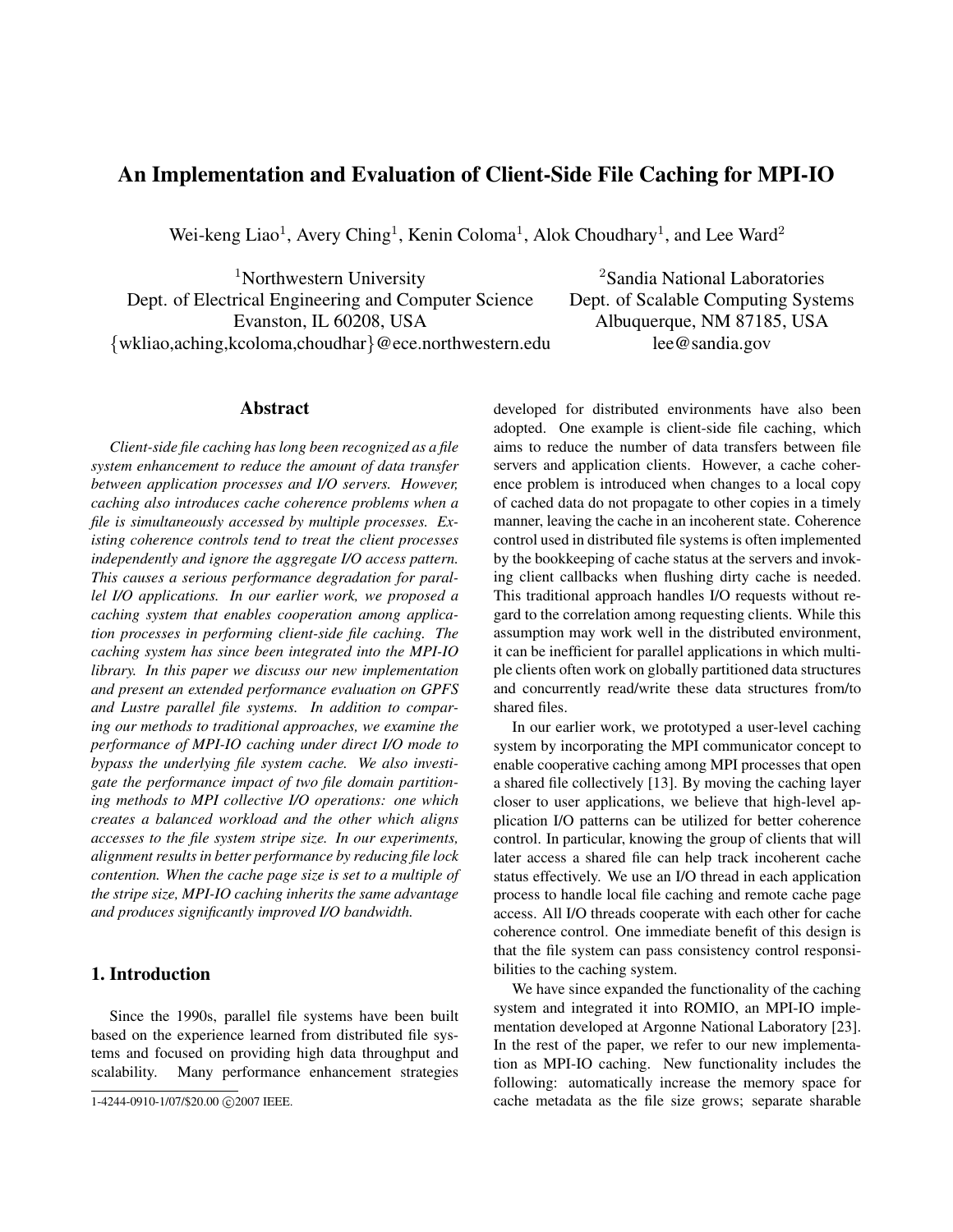read locks from exclusive write locks; pipelined two-phase locking that enables overlapping of cache page access and lock requests; a cache page migration mechanism; dynamic cache page allocation based on available memory space; a two-phase flushing mechanism at file close to shuffle the cache pages such that neighboring pages are moved to the same processes; handling multiple files opened with different MPI communicators; MPI hints to enable and setting caching parameters, such as a customized cache page size, enabling/disabling page migration, pipelined locking, and two-phase flushing.

In general, client-side file caching enhances I/O performance under two scenarios: the I/O pattern with repeated accesses to the same file regions, and the pattern with a large number of small requests. For the former, caching reduces client-server communication costs. In this paper, we will not discuss this pattern in detail, since it is not commonly seen in today's parallel applications. As for the latter, caching accumulates multiple small requests into large requests for better network utilization, also known as write behind and read ahead. However, caching introduces overheads of coherence control, operations for extra memory copying, and memory space management. When such overheads overwhelm caching benefits, enabling caching only results in reducing performance. In this work we use BTIO and FLASH I/O benchmarks to present a comprehensive performance evaluation for MPI-IO caching. Our discussion focuses on the analysis of the performance impact from several system features, such as distributed file locking, direct I/O, and file domain alignment to the file system stripe size. The performance results demonstrate that MPI-IO caching succeeds in using a write behind strategy to align I/O requests with the file system block size, which effectively reduces lock contention that otherwise appears in non-aligned accesses. The rest of the paper is organized as follows. Section 2 discusses related works. Section 3 describes the design of MPI-IO caching and its recent improvement. Experimental results and performance analysis are given in Section 4. The paper is concluded in Section 5.

# **2. Related Work**

Client-side file caching is supported in many parallel file systems, for instance, IBM GPFS [18, 21] and Lustre [14]. GPFS, by default, employs a distributed locking mechanism to maintain a coherent cache between nodes, in which lock tokens must be granted before any I/O operation can be performed [19]. Distributed locking avoids centralized lock management by making a token holder a local lock manager for granting any further lock requests to its granted byte range. A token allows a node to cache data that cannot be modified elsewhere without revoking the token first. IBM's MPI-IO implementation over GPFS uses a different mechanism named data shipping, where a file is divided into equal sized blocks, each bound to a single I/O agent, a thread in an MPI process. A file block can only be cached by its I/O agent which is responsible for all accesses to this block. I/O operations must go through the I/O agents which "ship" the requested data to the appropriate processes. Data shipping avoids the cache coherence problem by allowing at most one copy of file data to be cached among agents. The Lustre file system uses a slightly different distributed locking protocol in which each I/O server manages locks for the stripes of file data it owns. If a client requests a conflict lock held by another client, a message is sent to the lock holder asking for the lock to be released. Before a lock can be released, dirty cache must be flushed to the servers.

Cooperative caching has been proposed as a system-wise solution for caching and coherence control [3]. It coordinates multiple clients by relaying the requests not satisfied by one client's local cache to another client. Systems that use cooperative caching include PGMS [24], PPFS [8], and PACA [2]. The Clusterfile parallel file system integrates cooperative caching and disk direct I/O for improving MPI collective I/O performance [11]. However, cooperative caching in general requires changes in the file system at both client and server. In contrast, the MPI-IO caching proposed in this work is implemented in user space and requires no change to the underlying file system.

#### **2.1. MPI-IO**

The Message Passing Interface standard (MPI) defines a set of programming interfaces for parallel program development that explicitly uses message passing to carry out inter-process communication [16]. The MPI standard version 2 extends the interfaces to include file I/O operations [17]. MPI-IO inherits two important MPI features: the ability to define a set of processes for group operations using an MPI communicator and the ability to describe complex memory layouts using MPI derived data types. A communicator specifies the processes that participate in an MPI operation, whether for inter-process communication or I/O requests to a shared file. For file operations, an MPI communicator is required when opening a file in parallel to indicate the processes that will later access the file. Two types of functions are defined in MPI-IO, namely collectives and independents. Collective operations require all the processes that opened the file to participate. Many collective I/O optimizations take advantage of the synchronization by having processes exchange individual access patterns in order to produce a better I/O strategy. A well-known example of a collective I/O optimization is two-phase I/O [4]. In contrast, independent I/O does not require synchronization, making any cooperative optimizations very difficult.

Active buffering is considered an enhancement for MPI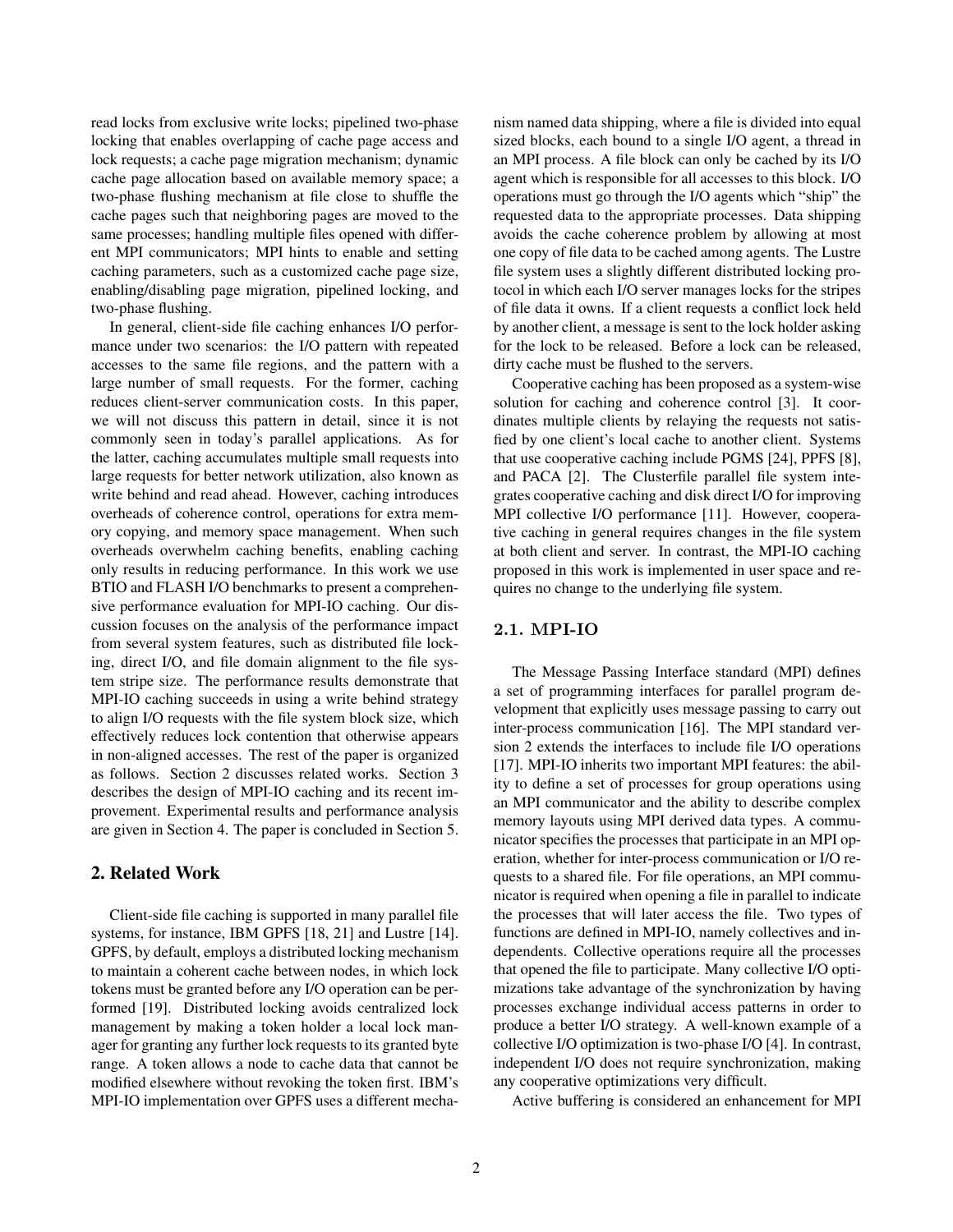collective write operations [15]. It buffers write data locally and uses an I/O thread to flush the accumulated data to the file system in the background. Using I/O threads allows dynamic adjustment to the local buffer size based on the available memory space. When processing a write request, the main thread duplicates the writing data to a newly allocated buffer and appends this buffer into a queue. The I/O thread later retrieves the buffers from the head of the queue, makes write calls to the file system, and releases the buffer memory. Active buffering aims to improve performance for applications that make only collective write calls. Lacking consistency control, it is hard for active buffering to handle the I/O with mixed reads and writes, as well as independent and collective calls.

### **3. Client-Side File Caching for MPI-IO**

In our earlier work [13], we adopted a concept similar to cooperative caching and implemented a client-side file caching system as a library running entirely at the user space. Designed for MPI applications, this caching system uses the MPI communicator supplied to the file open call to identify the scope of processes that will later cooperate with each other to perform file caching. Previously, the caching system was implemented as a stand-alone library. Since then, we have incorporated it into the ADIO layer of ROMIO. The ADIO layer is where ROMIO interfaces with underlying file systems [22]. Here, we briefly describe the design and recent implementation updates.

#### **3.1. I/O Thread**

In order to have MPI processes cooperate with each other, the caching system needs a transparent mechanism in each process that can run independently and concurrently with the program main program. We choose an I/O thread approach. A POSIX thread is created in each MPI process when opening the first file and destroyed when closing the last file. Multi-threading enables cooperative caching without interrupting the main thread. This feature is particularly important for MPI applications that make independent I/O calls, since independent I/O requires no process synchronization. The I/O thread handles both local and remote requests to data cached in the local memory, and collaborates with remote threads for coherence control. Figure 1 illustrates the I/O thread's task flow inside an MPI process. The I/O thread communicates with the main thread through a mutex protected shared variable and uses MPI Iprobe() to detect remote requests.

To deal with the fact that an MPI process may open more than one file, MPI-IO caching is added support to handle multiple files opened with different MPI communicators. The communicator of a newly opened file is added into a



**Figure 1. Design of MPI-IO caching from a single MPI process' view.**

linked list in each process. In order to handle requests for all opened files, the I/O thread runs an infinite loop of calling MPI Iprobe(), each with MPI ANY SOURCE as the source process and a communicator alternatively from the linked list. Blocking MPI communication functions, such as MPI Wait() or MPI Probe(), cannot be used here, because every MPI communication function must be bound with a communicator and the I/O thread must be active all the time to respond requests for any of the opened files. The blocking function called with a communicator prevents the I/O thread from detecting remote requests with a different communicator. In fact, our implementation uses only asynchronous MPI communication calls, so that waiting for one request to complete will not block the operations for processing another request.

#### **3.2. Cache Metadata Management**

In our implementation, a file is logically divided into equal-sized pages. The cache granularity is set to a page size whose default is the file system block size and changeable by an MPI hint. A page size aligned with the file block size is recommended, since it reduces the possibility of false sharing in the file system. Cache metadata, describing the cache status of these pages, are statically distributed in a round-robin fashion among the MPI processes that open the shared file collectively. Finding the process rank owning the metadata of a page requires only a modulus operation. This approach also avoids centralized metadata management. Previously, memory space for metadata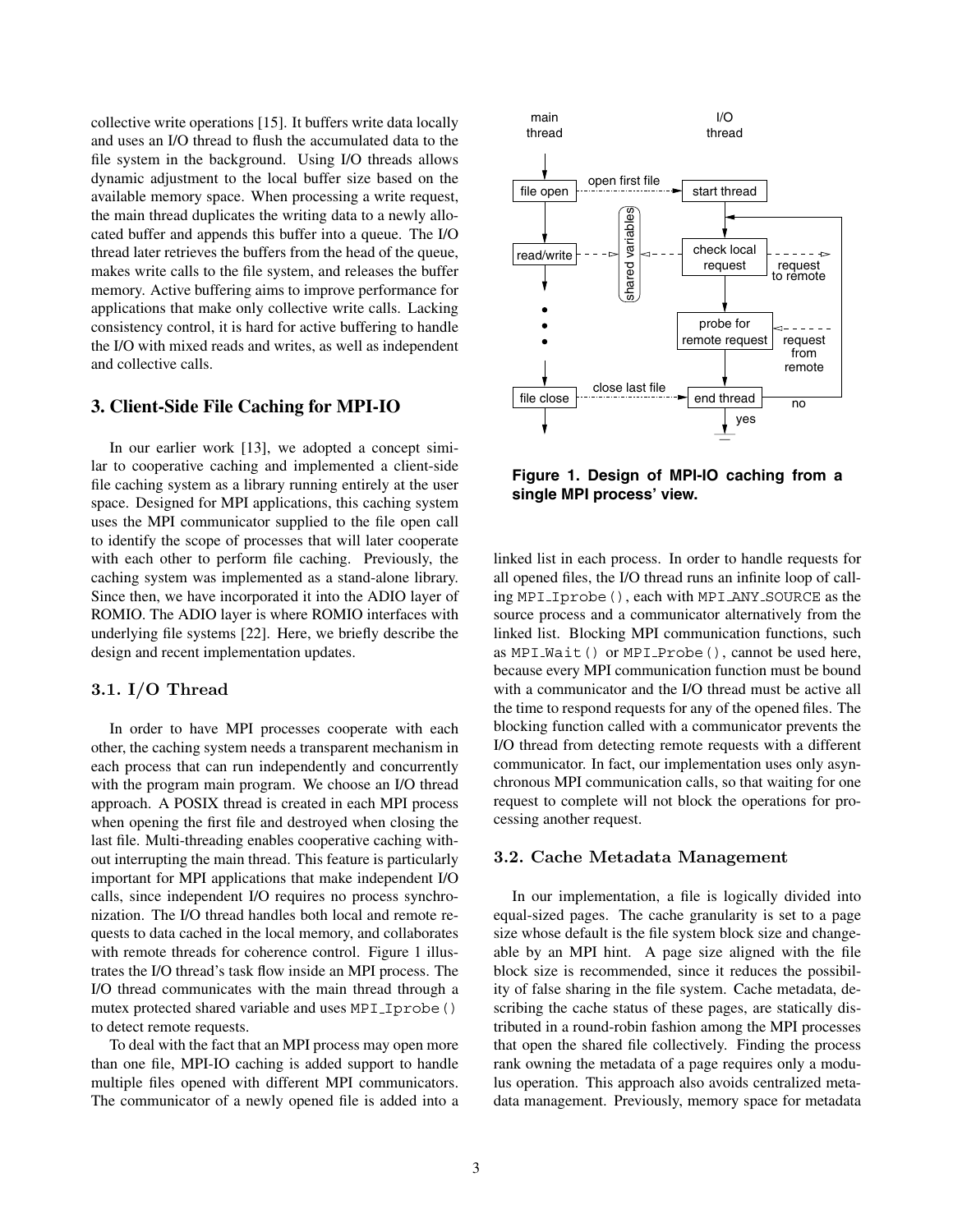

**Figure 2. Example of the I/O flow in MPI-IO caching where MPI process P<sup>1</sup> reads data from logical file page 7.**

is pre-allocated with a constant size. We have since changed it to allow increase of metadata space as the file size grows.

Cache metadata includes the page owner, MPI rank of the current location, locking mode, and the page's recent access history. A page's access history is used for cache eviction and page migration. We have added a new page migration mechanism to relocate a page if it is referred by the same remote process consecutively twice. The I/O flow of a read operation is illustrated in Figure 2 with four MPI processes. In this example, process  $P_1$  reads data in file page 7. The first step is to lock and retrieve the metadata of page 7 from  $P_3$  (7 mod 4 = 3). If the page is not cached yet,  $P_1$  will cache it locally (into local page 3) by reading from the file system, as depicted by steps (2.a) and (3.a). If the metadata indicates that the page is currently cached on *P*2, then an MPI message is sent from *P*<sup>1</sup> to *P*<sup>2</sup> asking for data transfer. In step (3.b), assuming file page 7 is cached in local page 2,  $P_2$  sends the requested data to  $P_1$ .

# **3.3. Locking Protocol**

To ensure cache metadata integrity, i.e. atomic access to metadata, a distributed locking mechanism is implemented. We let each MPI process be a lock manager for the assigned metadata and choose the file page size as the lock granularity to simplify the implementation. Locks only apply to

metadata, in which locks must be granted to the requesting process before it can read/write the metadata. Once the metadata are locked, the MPI process is free to access the cache pages and the file range corresponding to the pages. This locking mechanism also provides a foundation for implementing MPI-IO atomicity. Most modern parallel file systems, such as GPFS and Lustre, adhere to the POSIX standard. Atomicity, as required by POSIX, defines the I/O consistency on a shared file as all bytes written by a single write call that are either completely visible or invisible to a following read call [10, 9]. Similar to POSIX, MPI-IO atomicity is required for each individual MPI read/write call. However, unlike the POSIX read/write functions that each can only access to a contiguous file region, a single MPI read/write can simultaneously access to multiple noncontiguous regions. To abide the MPI-IO semantics, scalable MPI-IO implementations must add an atomicity control layer to coordinate the non-contiguous reads/writes to guarantee the atomic result [20, 12]. As one can imagine, these implementations rely on the atomicity provided by the individual POSIX read/write.

In our MPI-IO caching where cache pages consecutive in file space can be stored at different MPI processes, I/O atomicity is guaranteed for a single POSIX read/write whose request spans more than two pages. To achieve this goal, we enforce the page locks for all read/write calls. In other words, a read/write call contain the operations in the order of getting locks, accessing cache pages, and releasing locks. Since all locks must be granted prior to accessing to the cache pages, dead locks may occur when more than two processes are concurrently requesting locks for two pages. To avoid dead locks, we employ the two-phase locking strategy proposed in [1]. Under this strategy, lock requests are issued in a strictly increasing order of page IDs and a page lock must be obtained before the next lock request is issued.

We have added two new implementations to improve locking. The first is use a pipelined locking strategy. In the earlier work, all page locks from a read/write call must be obtained prior to accessing the cache pages. The pipelined locking allows the access to the already-locked cache pages to proceed while waiting for other lock requests to be granted. However, to guarantee I/O atomicity, locks must be released altogether at the end of a read/write call. The second new implementation is to separate locks into sharable read locks and exclusive write locks. A counter is used to record the number of MPI processes sharing a read lock. The counter increases when the read lock is shared by a new process and decreases when released by a process. A write lock request will stop the counter from increasing and put itself and the subsequent read/write lock requests into a queue. Once the counter reaches zero, the write lock request is retrieved from the queue and granted exclusively.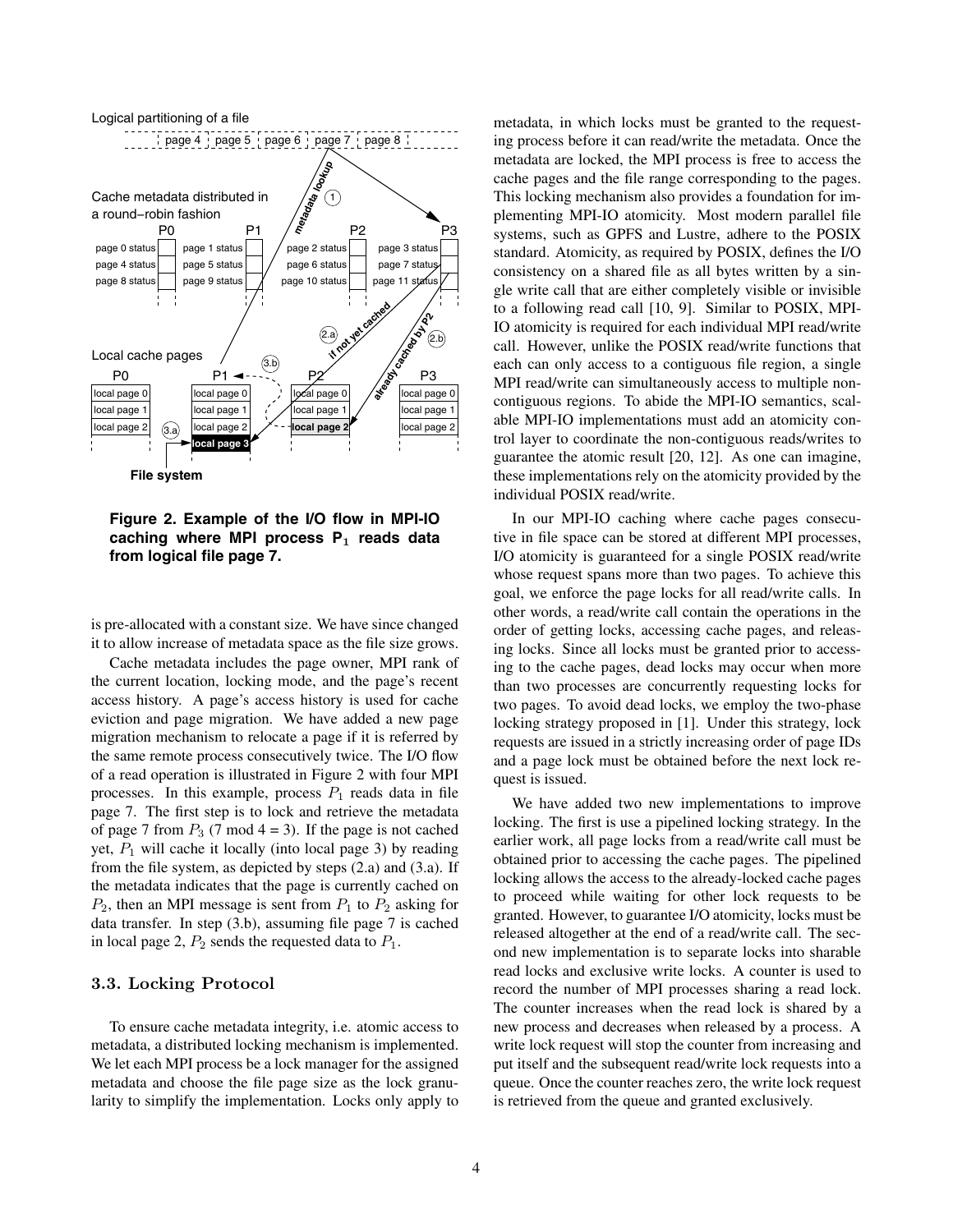#### **3.4. Cache Page Management**

To simplify coherence control, we allow at most a single copy of file data to be cached among all MPI processes. In our earlier implementation, a chunk of memory space is pre-allocated for file caching at the time the I/O thread is created. We have modified it to adopt a dynamic management method to adjust memory usage for caching based on available memory space. The caching policy is described as follows. When accessing a file page that is not being cached anywhere, the requesting process will try to cache the page locally, by reading the entire page from the file system if it is a read operation. An upper bound, by default 64 MB, indicates the maximum memory size that can be used for caching. If the memory allocation utility, malloc() finds enough memory to accommodate the page and the total allocated cache size is below the upper bound, the page will be cached. Otherwise, i.e. under memory pressure, page eviction is activated. Eviction is solely based on the local references and a least-recent-used policy. If the requested file pages have not yet cached and the request amount is larger than the upper bound, the read/write calls will go directly to the file system. If the requested page has been cached locally, a memory copy can simply satisfy the request. If the page is cached at a remote process, the request is forwarded to the page owner.

When closing a file, all dirty cache pages are flushed to the file system. A high water mark is added for each cache page to indicating the range of dirty data, so that flushing needs not always be an entire page. Because contiguous logical file pages can potentially spread across all MPI processes, a new two-phase flushing function is devised during file close to mimic the two-phase I/O by shuffling cache pages such that neighboring cache pages are moved to the same processes before the flush. Although shuffling requires extra communication cost, this approach enables sequential file access and further improves the performance.

#### **4. Performance Evaluation**

Our implementation for MPI-IO caching was evaluated on two machines, Tungsten and Mercury, at the National Center for Supercomputing Applications. Tungsten is a 1280-node Dell Linux cluster where each node contains two Intel 3.2 GHz Xeon processors with a shared 3 GB memory. The compute nodes run a Red Hat Linux operating system and are inter-connected by both Myrinet and Gigabit Ethernet communication networks. A Lustre parallel file system version 1.4.4.5 is installed on Tungsten. To store the output files, we created a directory with the configuration of 64 KB stripe size and 8 I/O servers. All files saved in this directory shared the same striping configuration. Mercury is a 887-node IBM Linux cluster where each node contains

two Intel 1.3/1.5 GHz Itanium II processors with a shared 4 GB memory. Running a SuSE Linux operating system, the compute nodes are inter-connected by both Myrinet and Gigabit Ethernet. Mercury runs an IBM GPFS parallel file system version 3.1.0 configured in the Network Shared Disk (NSD) server model with 54 I/O servers and 512 KB file block size. Note that the IBM's MPI is not available on Mercury and hence we did not evaluate the performance of GPFS's data shipping. Regarding thread-safety, our MPI-IO caching was implemented in the ROMIO layer of the MPICH version 2-1.0.3, the thread-safe and latest version of MPICH2, at the time our experiments were performed. However, thread-safety is only supported for the default sock channel of MPICH2. The inter-process communication in our experiments used Gigabit Ethernet, which is relatively slower than the Myrinet on the same machines. To evaluate MPI-IO caching, we used BTIO and FLASH I/O benchmarks.

Developed by NASA Advanced Supercomputing Division, the parallel benchmark suite NPB-MPI version 2.4 I/O is formerly known as the BTIO benchmark [25]. BTIO presents a block-tridiagonal partitioning pattern on a threedimensional array across a square number of compute nodes. Each processor is responsible for multiple Cartesian subsets of the entire data set, whose number increases with the square root of the number of processors participating in the computation. Figure 3 illustrates the BTIO partitioning pattern with an example of nine processes. BTIO provides options for four I/O methods: MPI collective I/O, MPI independent I/O, Fortran I/O, and separate-file I/O. There are 40 consecutive collective MPI writes and each appends an entire array to the previous write in a shared file. The writes are followed by 40 collective reads to verify the newly written data. We evaluated two I/O sizes: classes B and C with array dimensions of  $102 \times 102 \times 102$  and  $162 \times 162 \times 162$ , respectively.

The FLASH I/O benchmark suite [27] is the I/O kernel of FLASH application, a block-structured adaptive mesh hydrodynamics code that solves fully compressible, reactive hydrodynamic equations, developed mainly for the study of nuclear flashes on neutron stars and white dwarfs [5]. The computational domain is divided into blocks which are distributed across the MPI processes. A block is a threedimensional array with an additional 4 elements as guard cells in each dimension on both sides to hold information from its neighbors. In this work, we used two block sizes of  $16 \times 16 \times 16$  and  $32 \times 32 \times 32$ . There are 24 variables per array element, and about 80 blocks on each MPI process. A variation of block numbers per MPI process is used to generate a slightly unbalanced I/O load. Since the number of blocks is fixed in each process, as we increase the number of MPI processes, the aggregated I/O amount linearly increases as well. FLASH I/O produces a checkpoint file and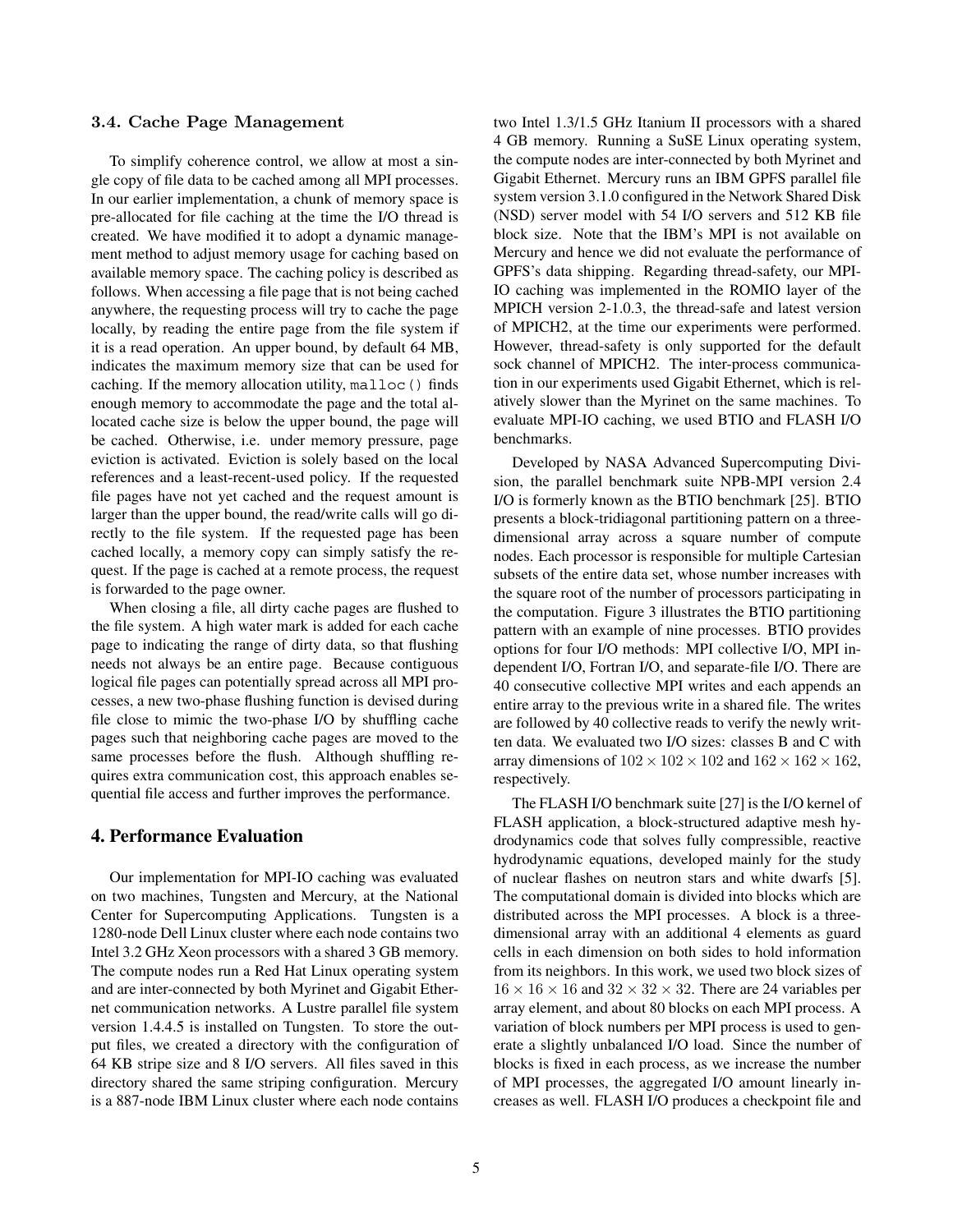

**Figure 3. BTIO data partitioning pattern. The 4D subarray in each process is mapped to the global array in a block-tridiagonal fashion. This example uses 9 processes and highlights the mapping for process P6.**

two visualization files containing centered and corner data. The I/O uses HDF5, which allows data to be stored along with its metadata in the same files. HDF5 is built on top of MPI-IO [6]. To eliminate the overhead of memory copying in the HDF5 hyper-slab selection, FLASH I/O extracts the interiors of the blocks via a direct memory copy into a buffer before passing it into HDF5 routines. There are 24 I/O loops, one for each of the 24 variables. In each loop, every MPI process writes into a contiguous file space, appending its data to the previous ranked MPI process. Inside ROMIO, this non-interleaved access pattern actually triggers the subroutines used by independent I/O, even if MPI collective writes are called.

Table 1 shows the I/O amounts for both BTIO and FLASH I/O used in our experiments. We believe that the performance evaluation for a caching system is different from measuring the maximum data rate for a file system. Typical file system benchmarks avoid caching effect by using an I/O amount larger than the aggregated memory size of either clients or servers. File caching can only be beneficial when there is sufficient unused memory space for the caching system to operate in. Therefore, we use the medium array sizes for the benchmarks in our experiments such that the I/O amount does not overwhelm the memory size of compute nodes. In this paper, we report the aggregate I/O bandwidth, since all inter-process communications in our implementations use MPI asynchronous functions and it is very hard to separate the costs for computation, communi-

**Table 1. The I/O amount (in GB) of BTIO and FLASH I/O benchmarks.**

|           | <b>BTIO</b> |         | <b>FLASH I/O</b> |          |
|-----------|-------------|---------|------------------|----------|
|           | array dim.  |         | array dim.       |          |
| no. nodes | $102^{3}$   | $162^3$ | $16^{3}$         | $32^{3}$ |
| 16        | 3.24        | 12.97   | 1.15             | 9.13     |
| 25        | 3.24        | 12.97   |                  |          |
| 32        |             |         | 2.30             | 18.26    |
| 36        | 3.24        | 12.97   |                  |          |
| 49        | 3.24        | 12.97   |                  |          |
| 64        | 3.24        | 12.97   | 4.60             | 36.53    |

cation, and file I/O. The I/O bandwidth numbers were obtained by dividing the aggregate read/write amount by the time measured from the beginning of MPI\_File\_open() until after MPI File close(). Note that although no explicit MPI File sync() call is made in both benchmarks, closing files will flush all dirty cache data.

#### **4.1. Compare with File System Caching**

We first compare the benchmarks with and without MPI-IO caching. We refer *native* cases as the results of running the benchmarks without MPI-IO caching. Figure 4 shows the aggregate I/O bandwidths using up to 64 compute nodes. The cases of "caching  $+$  o\_direct" will be described in the next section. For BTIO, MPI-IO caching improves I/O bandwidth about 10 to 20 times on Lustre and 2 to 5 times on GPFS. The improvement on GPFS is moderate and reasonable for the caching effect expected in BTIO's read-after-write pattern. We believe the improvement is hardly the effect of reading locally cached data at the read phase, but the reduction of file system's lock contention. Both Lustre and GPFS are POSIX compliant file systems and therefore respect POSIX I/O atomicity semantics. To guarantee atomicity, parallel file systems often enforce file locking in each read/write call to gain exclusive access to the requesting file region. On parallel file systems like Lustre and GPFS where files are striped across multiple I/O servers, locks can span multiple stripes for large read/write requests. However, it is known that lock contention due to enforcing atomicity can significantly degrade parallel I/O performance [20, 12].

Lustre employs a server-based distributed file locking protocol where each I/O server is responsible for managing locks for the file stripes it controls. The lock granularity on Lustre is the system page size, 4 KB on Tungsten. GPFS uses a token-based distributed file locking protocol, as described in Section 2. The lock granularity on GPFS is the disk sector size, 512 bytes on Mercury. If two writes are not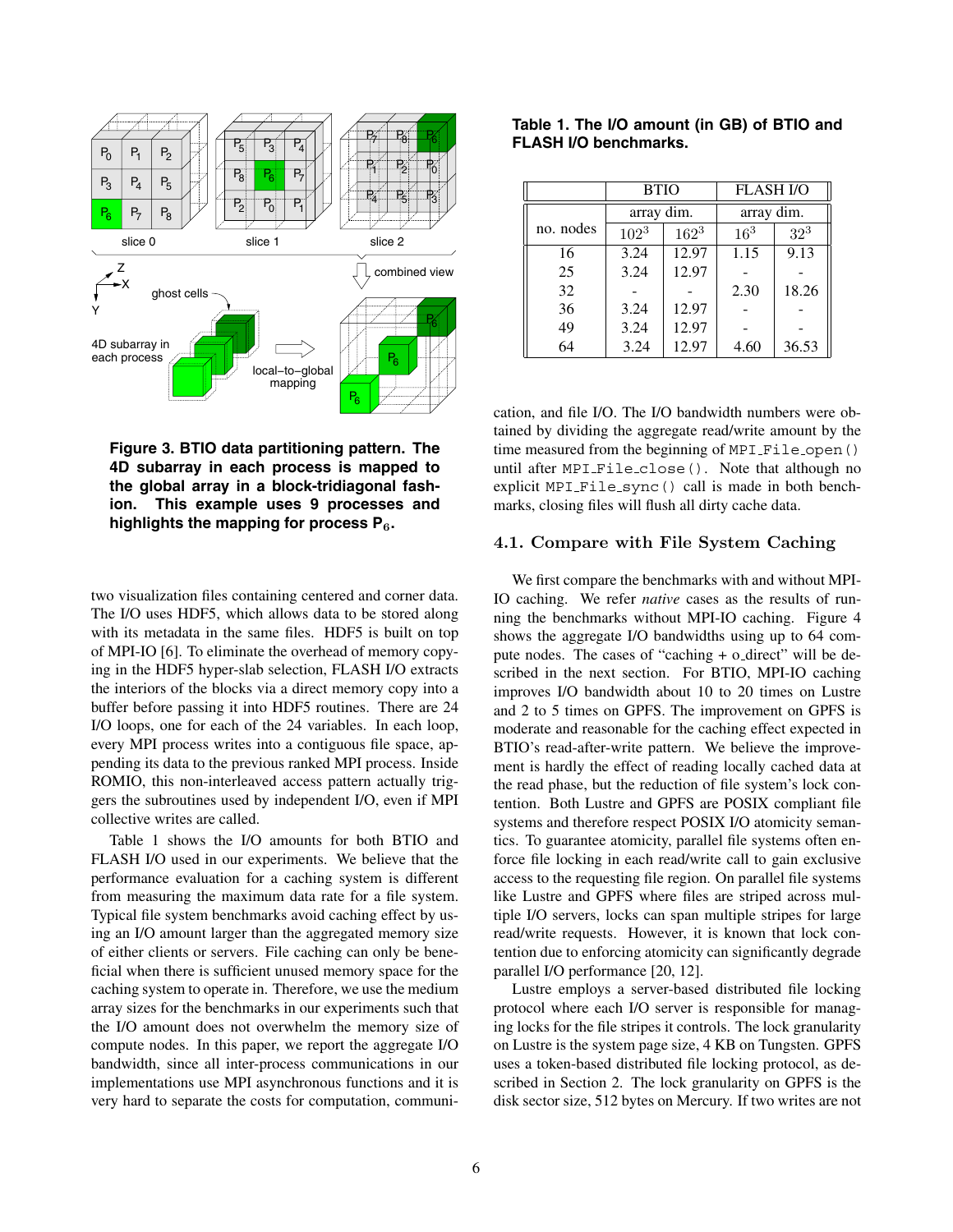

**Figure 4. I/O bandwidth results of BTIO and FLASH I/O benchmarks on Lustre and GPFS.**

overlapping in byte range but unaligned on the lock granularity boundaries, then they can still cause contention. Both BTIO and FLASH I/O used in our experiments only generate read/write calls with offsets and lengths that both are neither aligned to the boundaries of file stripe size nor the system page size. Hence, lock contention occurs in every two processes with consecutive MPI ranks, which results in a serious I/O serialization. Comparing the performance between Lustre and GPFS, the token-based protocol seems to have a better I/O parallelism. This effect can also be observed from the FLASH I/O results. On the other hand, MPI-IO caching can avoid such lock contentions if the logical file page size (cache page size) is chosen a multiple of file stripe size. In this case, all system I/O operations in MPI-IO caching are within the boundaries of file stripe size. In our experiments, we used 1024 KB cache page size, a multiple of the file stripe size on both Lustre and GPFS.

For FLASH I/O, MPI-IO caching's improvement is not as significant as BTIO. In the  $32 \times 32 \times 32$  array size case on GPFS, the native MPI-IO is even better than the MPI-IO caching. As mentioned earlier in Section 1, the advantage of file caching exists in two scenarios: when repeated access is presented, and when write behind results in better network utilization. Note that MPI-IO caching bears several overheads, including memory copying between I/O buffers and cache pages, distributed lock management, and communication for remote accessing cache pages. Since FLASH I/O performs write-only operations and shows no repeating access pattern, write behind becomes the sole factor that can contribute a better performance for MPI-IO caching. When the write amount becomes larger, as the array size increased from  $16 \times 16 \times 16$  to  $32 \times 32 \times 32$ , file caching loses the ground for the write-behind advantage.

# **4.2. Bypass File System Caching**

On both Lustre and GPFS, system-level client-side caching is enabled by default. Therefore, the performance numbers of MPI-IO caching shown in Figure 4 actually were the results of two levels of caching. It would be interesting to see how MPI-IO caching performs when systemlevel caching is disabled. We found that direct I/O is a portable approach to bypass system caching. Enabled by adding the O DIRECT flag at the time a file is opened, direct I/O allows read/write calls to be carried out directly to/from user I/O buffers. However, it requires a read/write call's file offset, request length, and user buffer address be multiples of the system's logical block size. On Lustre, it is the system page size, 4 KB, and on GPFS, it is the disk sector size, 512 bytes. If the above requirements are not met, then Lustre will return an EINVAL error and GPFS will automatically turn into regular, non-direct I/O. It is advised that designed to minimize cache effects, direct I/O is only useful if applications do their own caching. While in direct I/O mode, all I/O calls are synchronous, i.e., at the completion of a read/write call, data is guaranteed to have been transferred.

Since MPI-IO caching only generates reads/write requests aligned with the cache page size, direct I/O seems fit to MPI-IO caching naturally if the cache page size is a mul-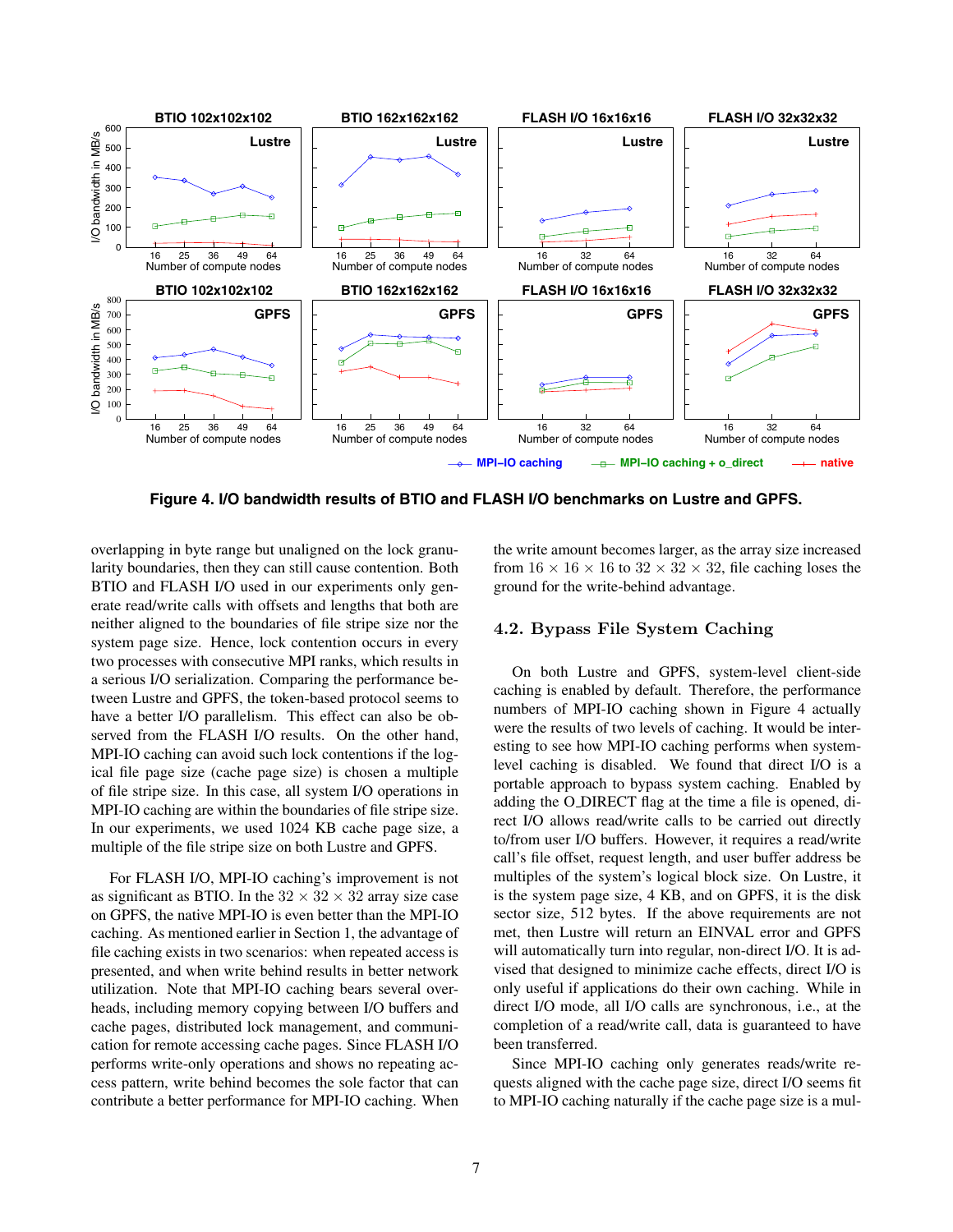

**Figure 5. BTIO bandwidth with file domain alignment.**

tiple of system block size. The experimental results of MPI-IO caching with direct I/O are added in Figure 4. Note that direct I/O for the native cases, i.e. MPI-IO through POSIX reads/writes, are not available because the block alignment requirements on the buffer address, file offset, and length cannot be fulfilled by BTIO and FLASH I/O natively. The only way to use direct I/O in the native cases is to reallocate the user buffers whenever they are not aligned with the block size. In addition, if the file offset is not aligned, a read-modify-write operation at the page boundaries cannot be avoided. One can expect such cost of memory reallocation and read-modify-write operations to easily overwhelm the advantages of direct I/O.

As seen in Figure 4, the results of MPI-IO caching with direct I/O do not further improve the performance. However, they are still better than the native cases, except for the case of the FLASH I/O with  $32 \times 32 \times 32$  array size. In fact, direct I/O enables a few welcome features for MPI-IO caching. First of all, the memory copy operations between user buffers and system cache are eliminated. On GPFS, even internal byte-range locking for cache coherence control is automatically disabled when doing direct I/O. Furthermore, no prefetching is done by GPFS, either. On Lustre, we explicitly disabled file locking via a call to ioctl(), which removes lock contention protocols. Note that it is only safe to disable file locking on Lustre when doing direct I/O. Nevertheless, these advantages cannot overcome the fact that all reads/writes are synchronous. On both GPFS and Lustre, such synchronization goes further to the disks on the I/O servers, not just servers' memory, before a write call returns. On the other hand, without direct I/O, data can be cached at the I/O servers so that a write call can return immediately after the servers receive the data. If servers' aggregated memory space is large enough, write data can entirely reside in servers' memory without touching the disks, even after closing the file. In our experiments, the disk synchronization cost clearly overwhelms the benefits of the eliminating lock contention, buffer copying, and prefetching.

### **4.3. File Domain Alignment**

As discovered previously in section 4.1, lock contention occurs when I/O requests are not aligned at the boundaries of the file system's lock granularity. Hence, we studied the effect of alignment to both I/O benchmarks. ROMIO adopts the two-phase I/O strategy proposed in [4] in its implementation for MPI collective I/O functions. Two-phase I/O consists of an I/O phase and a communication phase. At first, an aggregate access region is formed as a contiguous range that covers all I/O requests from all MPI processes. *File domains* are then defined and calculated by evenly dividing the aggregate access region by the number of MPI aggregators. The division is done at the byte range granularity. Designated aggregators can be a subset of or all the MPI processes that opened the shared file collectively. Note that the term file domain is only valid in MPI collective I/O operations (two-phase I/O, to be precise), which is a contiguous region to which the owning process has exclusive access. In the I/O phase, each MPI aggregator makes read/write calls to the file system for the requests within its file domain. In the communication phase, data is distributed either to processes from aggregators (read case) or vice versa (write case). The calculation of file domains currently used in ROMIO tends to achieve a balanced I/O workload among the aggregators. However, balanced workload may not always result in aligned I/O requests to reduce lock contention.

We modified ROMIO's two-phase I/O implementation to allow the division of file domains to align with the file stripe boundaries. This implementation is located at the beginning of two-phase I/O and is completely independent from MPI-IO caching. Prior to calculating the alignment, the file's stripe size must be known. Usually, the function call to query stripe size is file system dependent. On Lustre, a file's stripe size can be obtained via a call to llapi file get stripe() from the Lustre's API library. On GPFS, function gpfs\_fstat() tells the system file block size, which is also the stripe size in most of the GPFS configurations. Similar file domain alignment has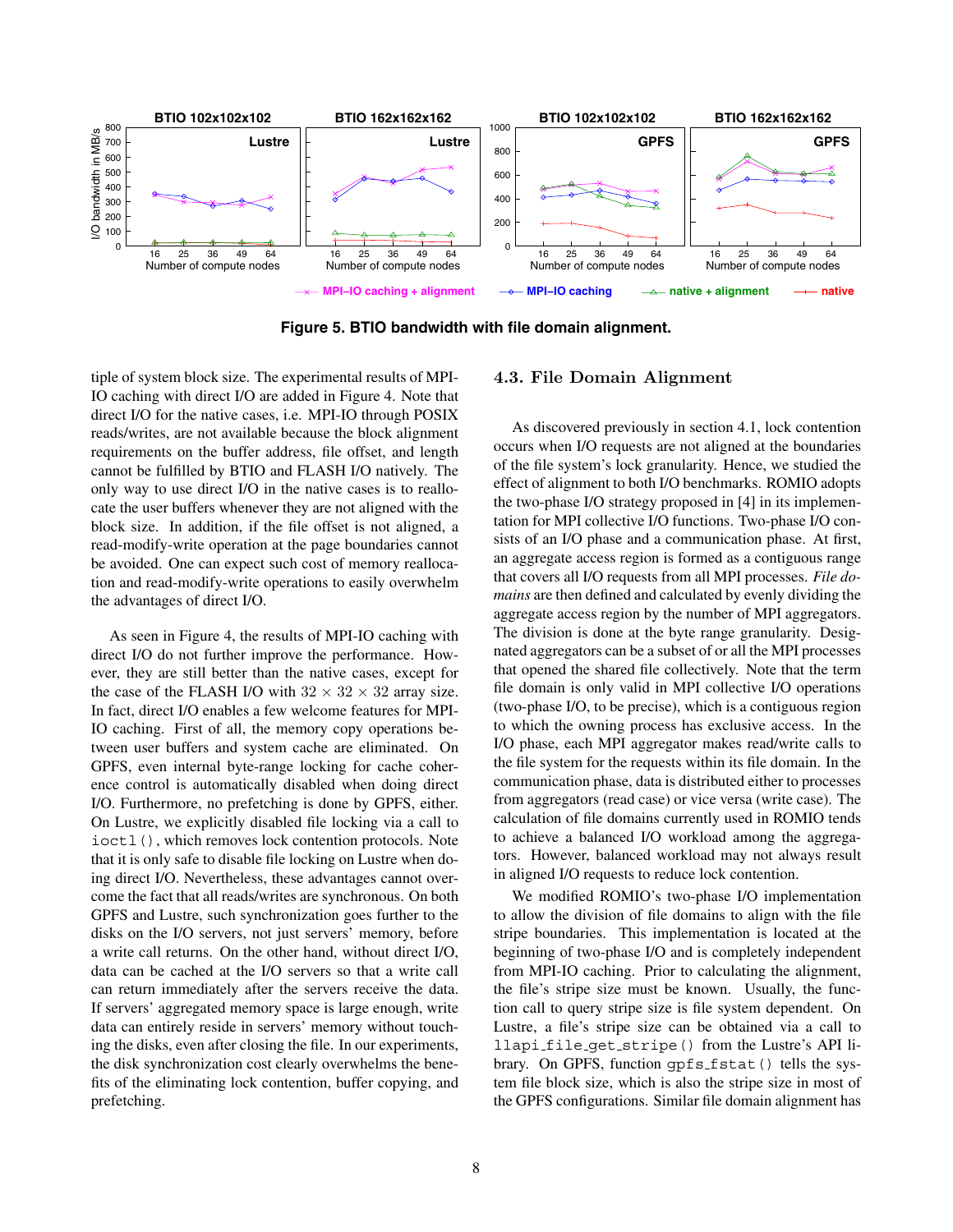

**Figure 6. BTIO read/write bandwidths with file domain alignment for the native case.**

also been tested on the IBM BlueGene/L GPFS experiments [26] and demonstrated an improved performance. The performance results are given in Figure 5. We aligned the file domains with 64-KB boundaries on Lustre and 512-KB on GPFS (both are the system stripe sizes). No FLASH I/O results are presented because its non-interleaved write pattern will only trigger ROMIO independent I/O subroutines internally, even if MPI collective writes are called in the applications. Since file domains are only defined in ROMIO's collective I/O subroutines, file domain alignment is not applicable to FLASH I/O.

When comparing aligned and unaligned MPI-IO caching, we observe fluctuant but similar bandwidths on Lustre and a noticeable improvement for aligned MPI-IO caching on GPFS. File domain alignment benefits MPI-IO caching further due to the removal of conflict locks internal to the MPI-IO caching's locking protocol. These conflict locks can only occur at the boundaries of cache pages. Nevertheless, the alignment effects on the native cases are especially interesting. When comparing aligned and unaligned native cases, the alignment shows a slight improvement on Lustre and a noticeable bandwidth escalation on GPFS. The bandwidths of aligned native cases even become comparable to the MPI-IO caching on GPFS. This phenomenon attributes to the complete removal of write lock contention that enables GPFS to cache BTIO's data at the clients' memory with minimal coherence control overhead.

At first glance, the alignment's improvement for the native cases on Lustre seems not as significant as on GPFS. However, when looking at the I/O bandwidth numbers for BTIO class C, we observed 2 to 3 times improvement ratios both on Lustre and GPFS. This implies that the alignment has a similar performance impact to the native cases on both file systems. These ratios may not be obvious in Figure 5 because of Lustre's relatively lower bandwidth. One of the reasons causing the poor performance in general on Lustre is its system-level read-ahead operation. Read ahead is activated on Lustre by default. From a single MPI process's view, each read operation in BTIO results in an access to a file space that is not contiguous from the previous read, which renders the pre-fetched data completely useless. As shown in Figure 6, the native case's read and write bandwidths were measured separately and much lower read bandwidths were observed than the write in all BTIO cases on Lustre. Performance degradation due to read ahead on Lustre has also been reported in [7]. Nevertheless, more investigation is still needed for explaining Lustre's poor performance for the parallel I/O patterns used in BTIO and FLASH I/O.

# **5. Conclusions**

There is no easy way to justify the parallel I/O performance of a caching system, given non-obvious influences such as file locking for I/O atomicity and file domain alignment to the system stripe size, as discussed in this paper. We choose BTIO and FLASH I/O to evaluate MPI-IO caching because their parallel I/O patterns are more realistic than many artificial benchmarks and applications in the real world may not always generate aligned I/O requests. In fact, the nature of their unaligned patterns helped us to discover hidden factors in parallel file system design that hamper I/O performance. Enforcing POSIX semantics such as I/O atomicity has become an obstacle for parallel file systems providing an I/O rate close to the maximum network bandwidth. Many large-scale parallel applications primarily use write-only and non-overlapping patterns, which do not require strict semantics like POSIX atomicity. In our MPI-IO caching design, file locking is also used to enforce atomicity. We plan to design and add a mechanism as a user option to relax atomicity. We conservatively chose to keep at most a single copy of file data within the MPI processes' memory. Although it simplifies coherence control, this restriction can increase the communication cost for remote cache page access. We will investigate a new implementation that allows multiple cached copies of the same file date. We also plan to explore other issues such as cache load rebalancing and data prefetching.